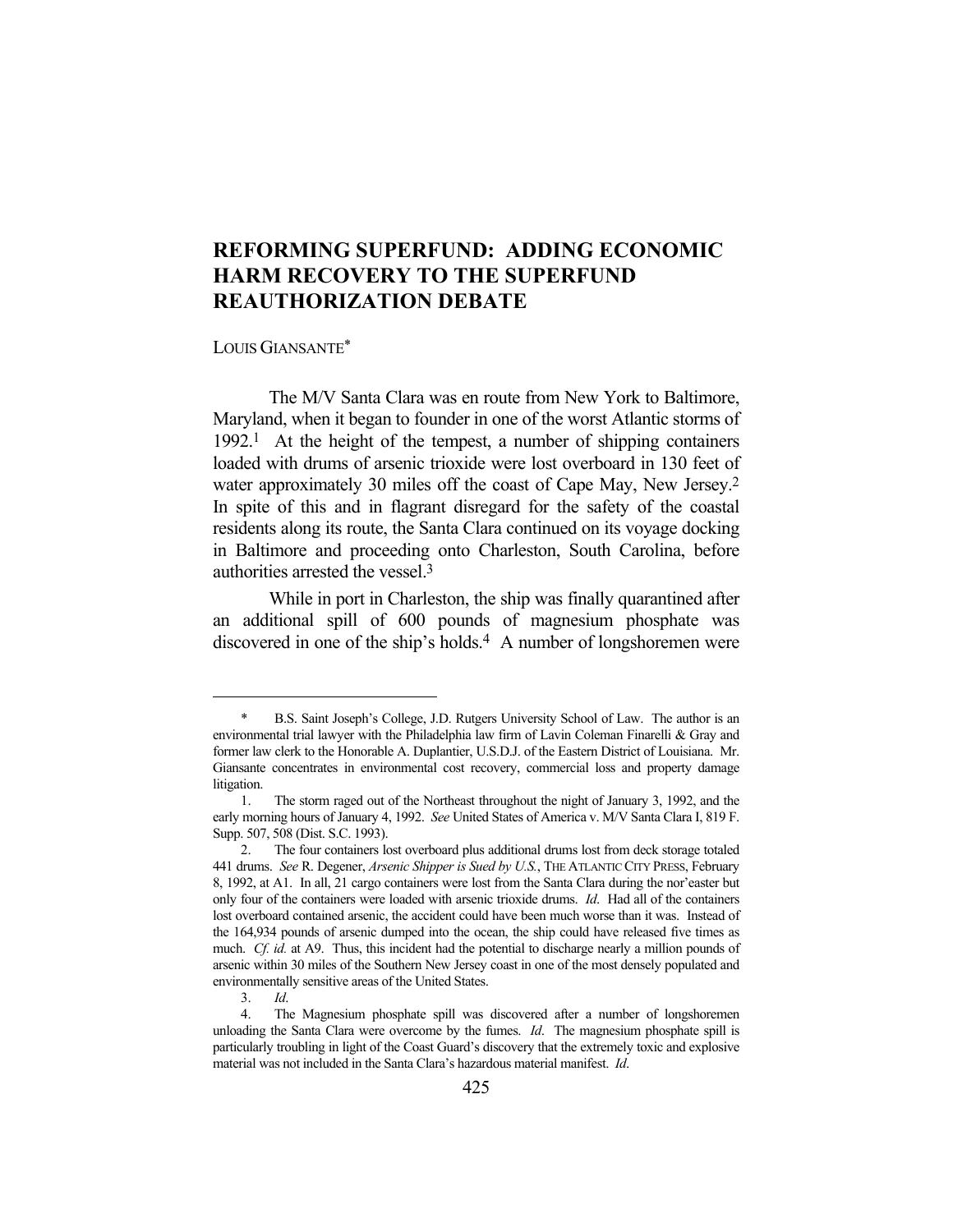injured by the magnesium phosphate spill.<sup>5</sup> Had the ship not been quarantined, it probably would have continued on its voyage carrying its toxic cargo to its ultimate destination in Miami, Florida, $6$  endangering the population and ecosystems in its path.

Arsenic trioxide is a highly toxic chemical.<sup>7</sup> A dose the size of two aspirin tablets is lethal to humans and a minimal amount of airborne fumes are fatal.8

 The threat posed by the presence of the arsenic drums near population centers in Delaware and New Jersey, in the center of the Mid-Atlantic fishing grounds and adjacent to sensitive Delaware Bay estuaries, was not lost on the United States Environmental Protection Agency (EPA). Responding to the Santa Clara's accident, the EPA immediately surveyed the damage, evaluated the risk, located the containers and commenced salvage operations.<sup>9</sup> The National Marine Fisheries Service responded to the emergency by warning local fishermen of the danger posed by the arsenic drums and closed the coastal fishing grounds completely.10

 An amount of 2.7 million dollars in Superfund money was immediately authorized to fund the EPA's search and salvage operations.11 Through Herculean efforts by the United States Coast Guard and a private salvage contractor, by April 15, 1992, nearly all of the 441 drums of arsenic had been located in a debris pile on the ocean floor.<sup>12</sup>

 The Subsea 278, a salvage barge, hoisted the drums from the ocean floor after they were sealed in concrete and maneuvered into special hoisting racks.<sup>13</sup> According to a National Oceanic and Atmospheric Administration (NOAA) hazardous waste specialist, the precautions were dictated by the deadly nature of the material being

 <sup>5.</sup> *Id*.

 <sup>6.</sup> *Id*.

 <sup>7.</sup> Degener, *supra* note 2, at A9.

 <sup>8.</sup> *Id*.; *see also* W. Sokolic, *Recovery of Arsenic in Sea Starts*, THE PHILADELPHIA INQUIRER, April 15, 1992, at B1, B7.

 <sup>9.</sup> *See* Sokolic, *supra* note 8, at B1.

 <sup>10.</sup> *See* Degener, *supra* note 2, at A9.

 <sup>11.</sup> *Id*. at A1.

 <sup>12.</sup> *See* Sokolic, *supra* note 8, at B7.

 <sup>13.</sup> The 25-gallon drums were placed in 79-gallon overpack containers into which concrete was injected in an effort to reduce the possibility of salvage crew exposure. *Id*.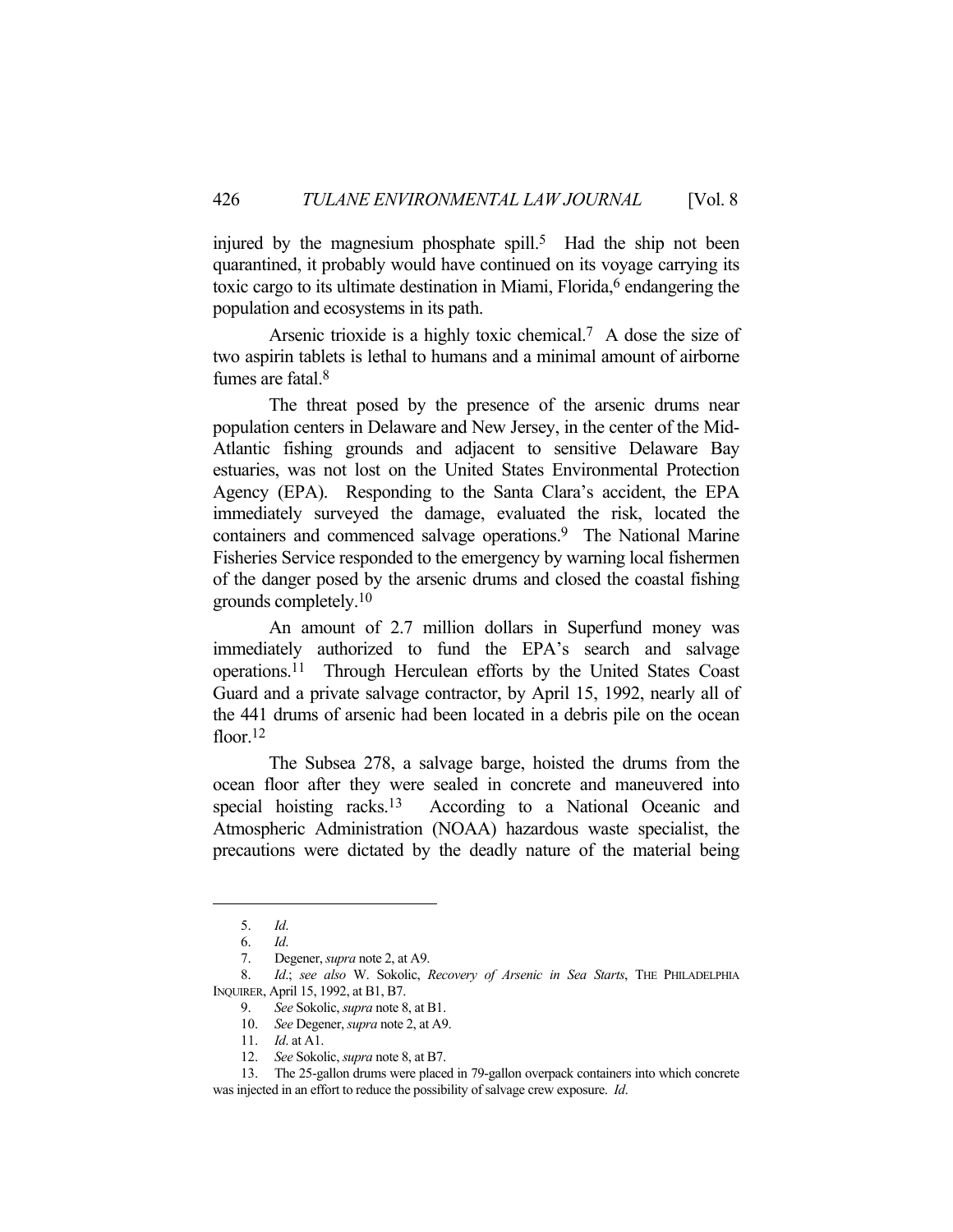recovered.14 Once aboard the barge, the containers were washed down and transferred to a facility in Salem, New Jersey, where they were stored pending disposal.15

 Fortunately for the residents of nearby coastal communities and the marine life dependent upon the Delaware Bay estuaries, the EPA's innovative response was able to avert a catastrophe. The unique salvage operations, never attempted before, recovered all of the drums before they could leak their deadly contents.16 Apparently, there was little or no significant impact on the marine environment or the coastal residents.<sup>17</sup>

 Fortunate too was South Jersey's tourism industry. Had the cargo loss occurred at the height of the tourist season instead of mid-winter, the summer coastal tourism industry would likely have been devastated. Even if there had been no actual release of arsenic, the negative publicity and the uncertainty over water and beach quality during the three months that the drums remained on the sea floor would have likely affected the coast's primary attractions.18 It was obvious that the livelihoods of the nearly 350,000 coastal residents were at stake.<sup>19</sup> Thus, the EPA and Coast Guard's swift response prevented not only a profound ecological disaster; it prevented an economic disaster as well.

 Ironically, the EPA and the Coast Guard may have been too effective. Since disaster was averted, there was little public outcry or media pressure to deal with the type of danger posed by the Santa Clara incident. Since the jettisoned cargo was successfully recovered, there has been little regulatory or legislative response to such an environmental time bomb like the Santa Clara. Today, no new laws prevent a tramp freighter from recklessly plying the shipping lanes adjacent to the Atlantic coast carrying a deadly cargo, placing the population and entire ecosystem at risk. Surprisingly, the same may be true of hazardous material shippers plying the nation's interstate highways and rails.

 <sup>14.</sup> *Id*.

 <sup>15.</sup> *Id*.

 <sup>16.</sup> *Id*.

 <sup>17.</sup> *Id*.

 <sup>18.</sup> *See, e.g.,* D. Coombe, B. Ganwon, & A. Frank, *Tarballs From Spill Again Shut a Stretch of Ocean Beaches*, THE STAR-LEDGER, June 15, 1990, at 40 (vacations likely canceled because of environmental problems at the Jersey shore).

 <sup>19.</sup> It was estimated in 1973 that a spill off the coast of Long Island during the tourist season would cost beach and resort operators thirty million dollars. Askew v. American Waterways Operators, Inc., 411 U.S. 325, 333-34 (1973). The loss in 1994 dollars would be substantially higher.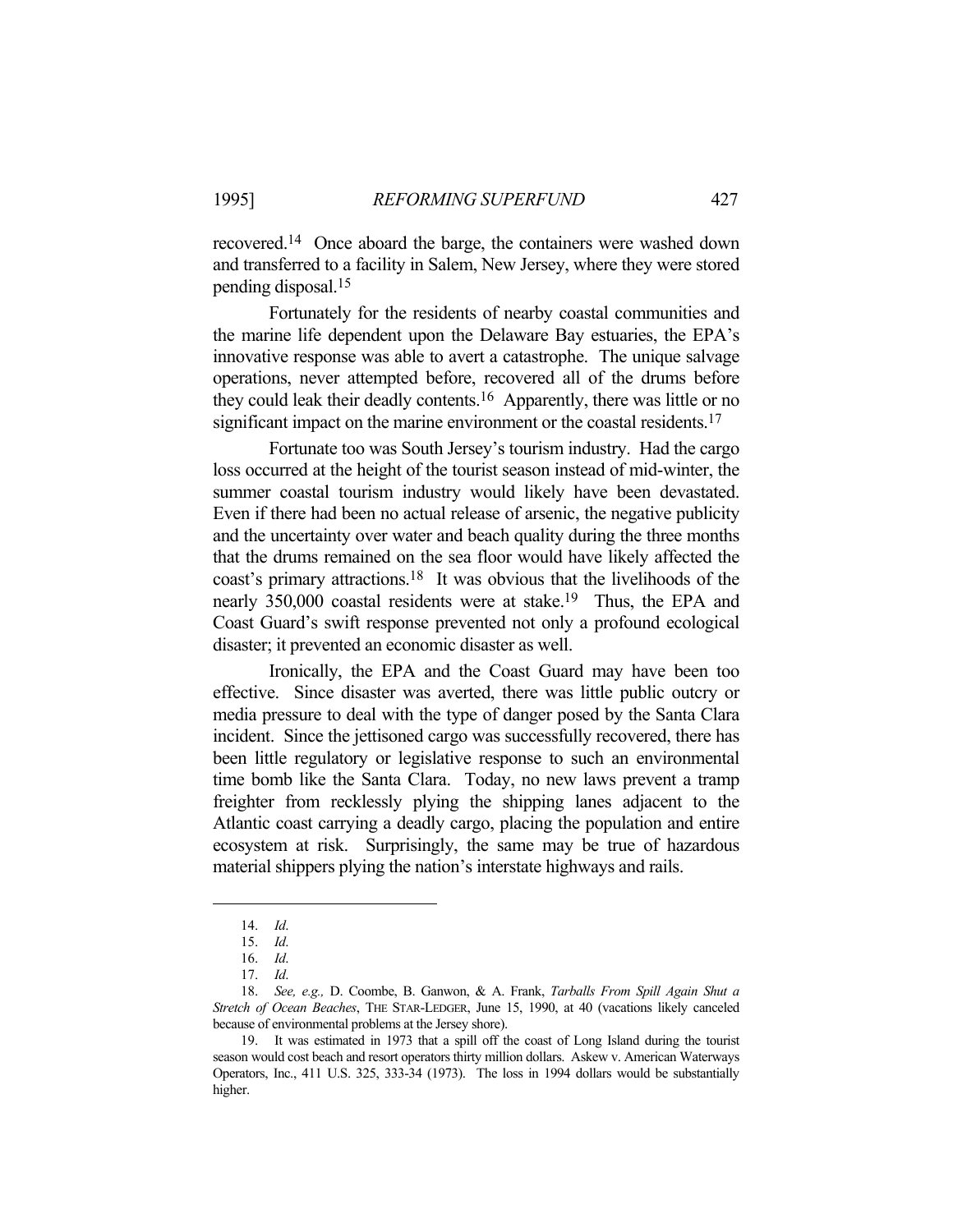A similar accident could occur at any time, wreaking havoc upon the natural and economic resources of the nation.20 Foreign flagged, owned, operated and crewed vessels are permitted to ply the coast within miles of the shoreline. These vessels, deemed to travel in international waters, are effectively beyond the control of local and state governments whose shorelines are constantly placed in jeopardy.<sup>21</sup> This is true despite the fact that the international shipping lanes are adjacent to some of the most environmentally sensitive estuaries in America.22 The shipping lanes also traverse valuable fishing grounds within the Exclusive Economic and Fishery Conservation Zone of the United States.23 Since local and state governments are unable to prevent such an accident in the future, coastal residents, fragile coastal ecosystems and migratory marine life must rely upon the federal government's ability to effectively respond to such spills or releases of toxic chemicals, compel polluters to restore any natural resource damage and compensate residents for economic losses related to the spill or discharge.

 The potential for devastation holds true whether the discharge is water-borne or land based. Although land based spills do not arise in the context of unregulated international marine traffic, state and local governments are still often unable to control the flow of hazardous materials through their community due to the preclusive effect of the Commerce Clause of the Federal Constitution.24 On any given day, the transport of hazardous waste or products on the interstate highway system or by rail could spark an economic as well as environmental catastrophe. In light of this, Congress has seen fit to establish uniformity of

 <sup>20.</sup> *Cf*. U.S. Congress, Office of Technology Assessment, *Coping with an Oiled Sea: An Analysis of Oil Spill Response Technologies*, OTA-BP-0-63 (Washington, D.C.: U.S. Government Printing Office, Mar. 1990) at 1 [hereinafter *Oil Spill Response*] (in the context of seaborne transportation of oil, the Office of Technology Assessment (OTA) concluded that, short of eliminating transport by sea entirely, there is no solution to offshore spills. The OTA expressed no doubt that "spills will occur again."). There is no reason why this rationale would not apply to hazardous material transport as well.

 <sup>21.</sup> *See* Degener, *supra* note 2, at A9. It should be noted that, under certain circumstances, States may regulate coastal shippers but such regulation is only effective when vessels are no longer in international waters. *Askew v. American Waterways*, 411 U.S. at 325. Admiralty preemption is not a foregone conclusion once a vessel enters the territorial waters of the state. *Id.* at 329.

 <sup>22.</sup> *Cf. id.* at 328-29.

 <sup>23.</sup> *See Oil Spill Response, supra* note 20, at 2; *see also Santa Clara I, supra* note 1 (Complaint at  $3$ ,  $\P$  10).

 <sup>24.</sup> *See* City of Philadelphia v. New Jersey, 437 U.S. 617 (1978) (waste transportation is interstate commerce which states or local governments may not regulate so as to place a burden on interstate transfer or disposal).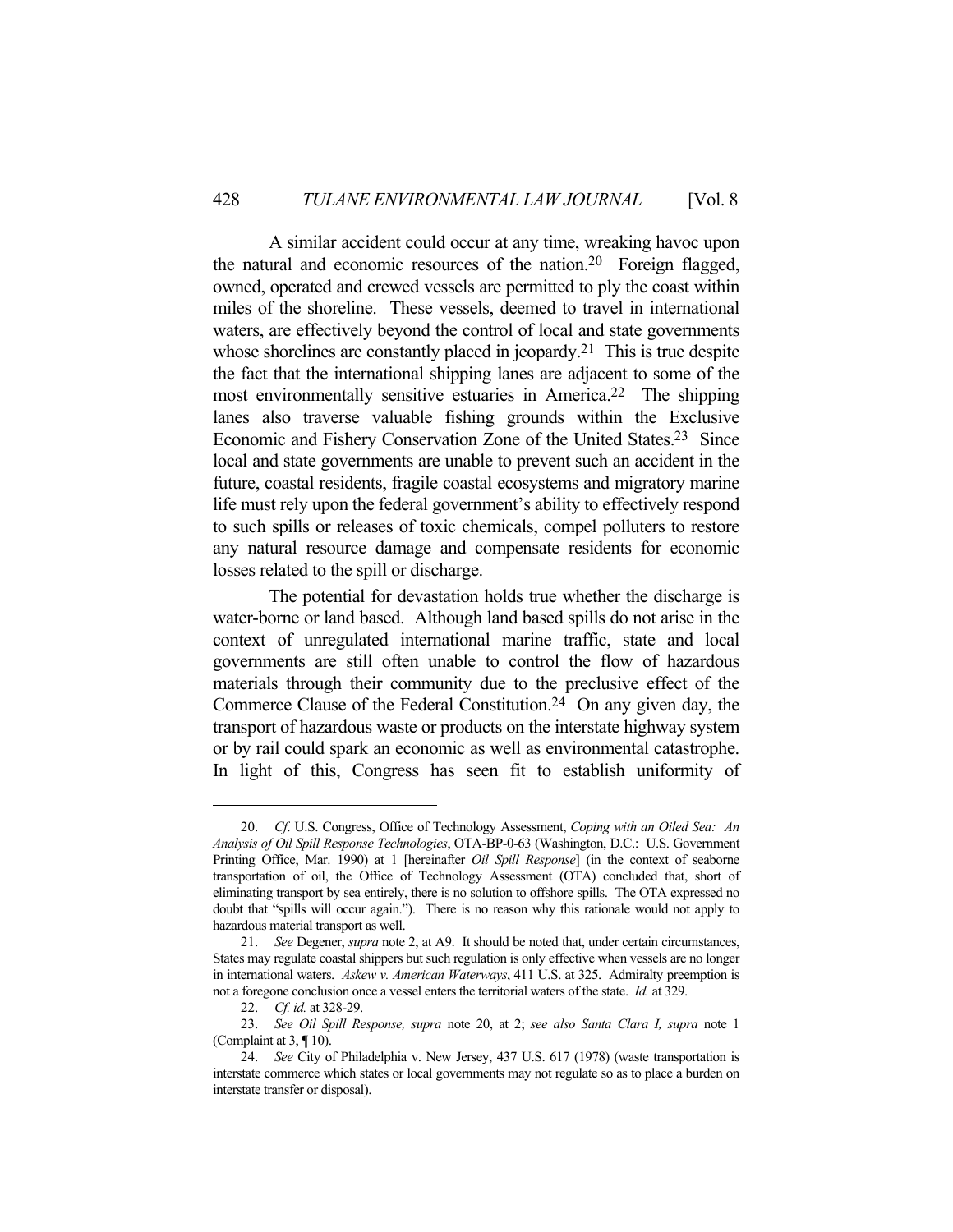environmental regulation throughout the country in order to assure proper clean up of environmental spills.25 Unfortunately, Congress has failed to act with regard to the economic harm which is also likely to result from such a spill.

 Thus, when environmental damage results from a hazardous material spill, not all of the affected parties are likely to recover adequate compensation for the economic harm suffered.26 Due to the relationship between state and federal laws regulating maritime commerce, when environmental damage is the result of a vessel chemical spill, not all of the coastal residents will be permitted to recover compensation for economic harm.27 If the pollution originated from a coastal facility, it is likely that federal law would not bar common law state remedies which would permit affected residents to recover economic harm.28 That is not so if the chemical spill originates from a vessel in international waters.29 In such a situation, only claims recognized under federal admiralty law would be permitted to supplement a statutory recovery.<sup>30</sup> A land based

 <sup>25.</sup> *See*, *e.g.*, Comprehensive Environmental Response, Compensation, and Liability Act (CERCLA), 42 U.S.C. §§ 9601-75 (1988).

 <sup>26.</sup> Discharges from vessels in international waters are covered either by federal statutes such as CERCLA or by general maritime law. Even where a complainant elects to abandon its federal statutory recovery, waive federal jurisdiction and proceed in a purely state forum, the plaintiff is limited to those remedies authorized by federal maritime law. *See* Stoltz, *Pleasure Boating and Admiralty: Erie at Sea,* 51 CAL. L. REV. 661, 664 (1963); *see also* East River S.S. Corp. v. Transamerica Delaval, Inc., 476 U.S. 858, 864 (1986); *In re* Oswego Barge Corp., 664 F.2d 327, 334 (2d Cir. 1981). Such remedies do not generally include recovery for economic harm. Benefiel v. Exxon Corp., No. C.A. 90-2184, 1990 U.S. Dist. LEXIS 13251; 1991 AMC 749 (C.D. Ca. 1990) (order dated July 27, 1990). Land based discharges are controlled by a patchwork of regulation both state and federal. However, economic harm is typically recovered, if at all, under state tort theories, which may or may not authorize such recovery. This area cries out for uniformity at the state level due to the fact that land based discharges may ignore political borders as easily as marine discharges.

 <sup>27.</sup> *See Benefiel,* 1990 U.S. Dist. LEXIS 13251, at \*1.

 <sup>28.</sup> A coastal discharge from a land-based facility would lack a maritime nexus sufficient to invoke federal admiralty jurisdiction. *See* Executive Jet Aviation, Inc. v. City of Cleveland, 409 U.S. 249, 253 (1972)("Determination of the question whether a tort is 'maritime' and thus within the admiralty jurisdiction of the federal courts has traditionally depended upon the locality of the wrong. If the wrong occurred on navigable waters, the action is within admiralty jurisdiction; *if the wrong occurred on land, it is not.*") (emphasis supplied). While federal maritime law may not permit recovery in tort for economic harm, many states do. *See, e.g.,* Peoples Express Airlines, Inc. v. Consolidated Rail Corporation, 495 A.2d 107, 118 (N.J. 1985).

 <sup>29.</sup> *See Benefiel,* 1990 U.S. Dist. LEXIS 13251, at \*1.

 <sup>30.</sup> *See id.* The problem only exists because there is a gap in federal environmental statutes which do not generally address the recovery of economic harm. When the United States Congress addressed this problem in the context of oil pollution, it decided to include authorization for economic recovery directly in the statute. *See* the Oil Pollution Act of 1990, 33 U.S.C. §§ 2701,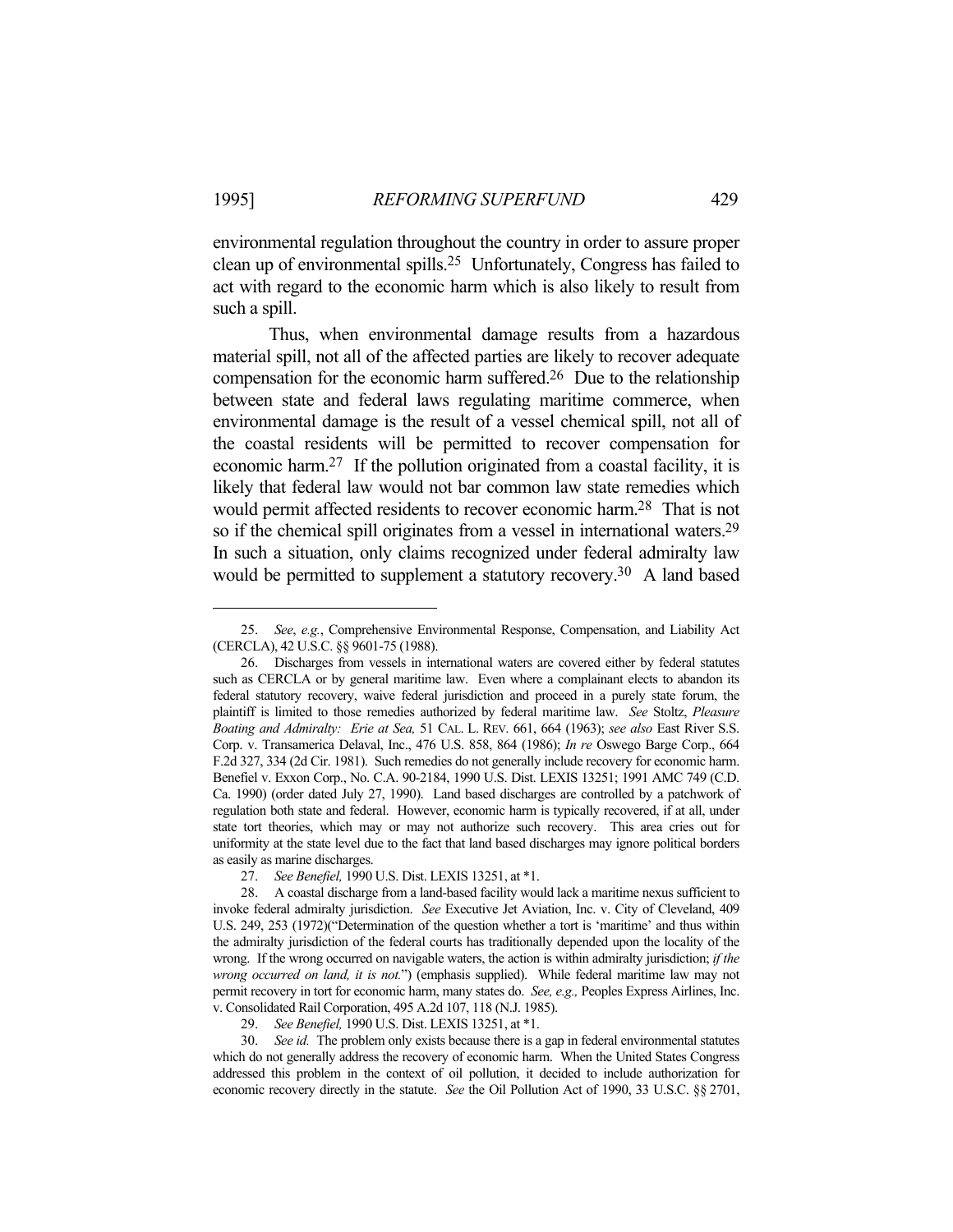discharge may likewise be difficult to be compensated for because of gaps in the state and federal rubric of environmental regulation.

 One needs only look to the grounding of the M/V Exxon Valdez or any number of environmental disasters since the Valdez accident to understand the degree of damage that a hazardous cargo can wreak on the environment and surrounding communities.<sup>31</sup> Valdez also teaches us the degree to which a community's economic health is tied directly to the environment.<sup>32</sup> The economy and the environment suffered equally devastating blows in the Prince William Sound catastrophe.33 The spill was so large and the damage so severe that Congress was moved by the national public outcry to deal with both the economic and environmental problems suffered in the wake of the Exxon Valdez supertanker.<sup>34</sup> After the Valdez accident, it became abundantly clear that the hodgepodge of environmental laws and regulations dealing with the transport of oil were insufficient to insure the level of coordinated effort needed to avert such disasters.35 It was also apparent that these same laws failed to adequately compensate those economically impacted by such spills.36

 Compensation for the Valdez spill, which originated from a tanker traversing navigable waters, was governed by federal environmental and maritime law.37 Under maritime law, recovery in tort for economic damages is generally unavailable.38 Only a small class of plaintiffs as defined by the United States Supreme Court in the *Robins Dry Dock* decision and its progeny39 are permitted economic recovery in tort. The *Robins Dry Dock* line of cases premise their bright line rule upon the fiction that fishermen and primary fish handlers draw their

 $2702(b)(2)(E)$  (Supp. 1995). Such a provision solves the admiralty/state law dilemma and is the solution this author recommends in Superfund reauthorization.

 <sup>31.</sup> *See, e.g.*, *Oil Spill Response*, *supra* note 20, at 2.

 <sup>32.</sup> *Id*.

 <sup>33.</sup> *Id*.

 <sup>34.</sup> *See* J. Orr, *House-Senate Panel Approves Bill to Help Prevent, Clean Up Oil Spills,* THE STAR-LEDGER, July 27, 1990, at 11.

 <sup>35.</sup> Because of the petroleum product exclusion in the Superfund law, the effective response coordination mandated by CERCLA was unavailable to victims of oil spills. *See* 42 U.S.C.A. § 9601(14). Thus, all of the lessons learned in the Superfund program and the advantages present in Superfund cleanups were unavailable for victims of oil discharges.

 <sup>36.</sup> *See* Straub, *Is Full Compensation Possible for the Damages Resulting From the Exxon Valdez Spill?* ENVIRONMENTAL LAW REPORTER 38, 48 (August, 1989).

 <sup>37.</sup> *See Benefiel,* 1990 U.S. Dist. LEXIS 13251, at \*1.

 <sup>38.</sup> *Id*.

 <sup>39.</sup> Robins Dry Dock & Repair Co. v. Flint, 275 U.S. 303 (1927); State of Louisiana ex rel Guste v. MIV Testbank, 752 F.2d 1019, 1023 (5th Cir. 1985) (en banc).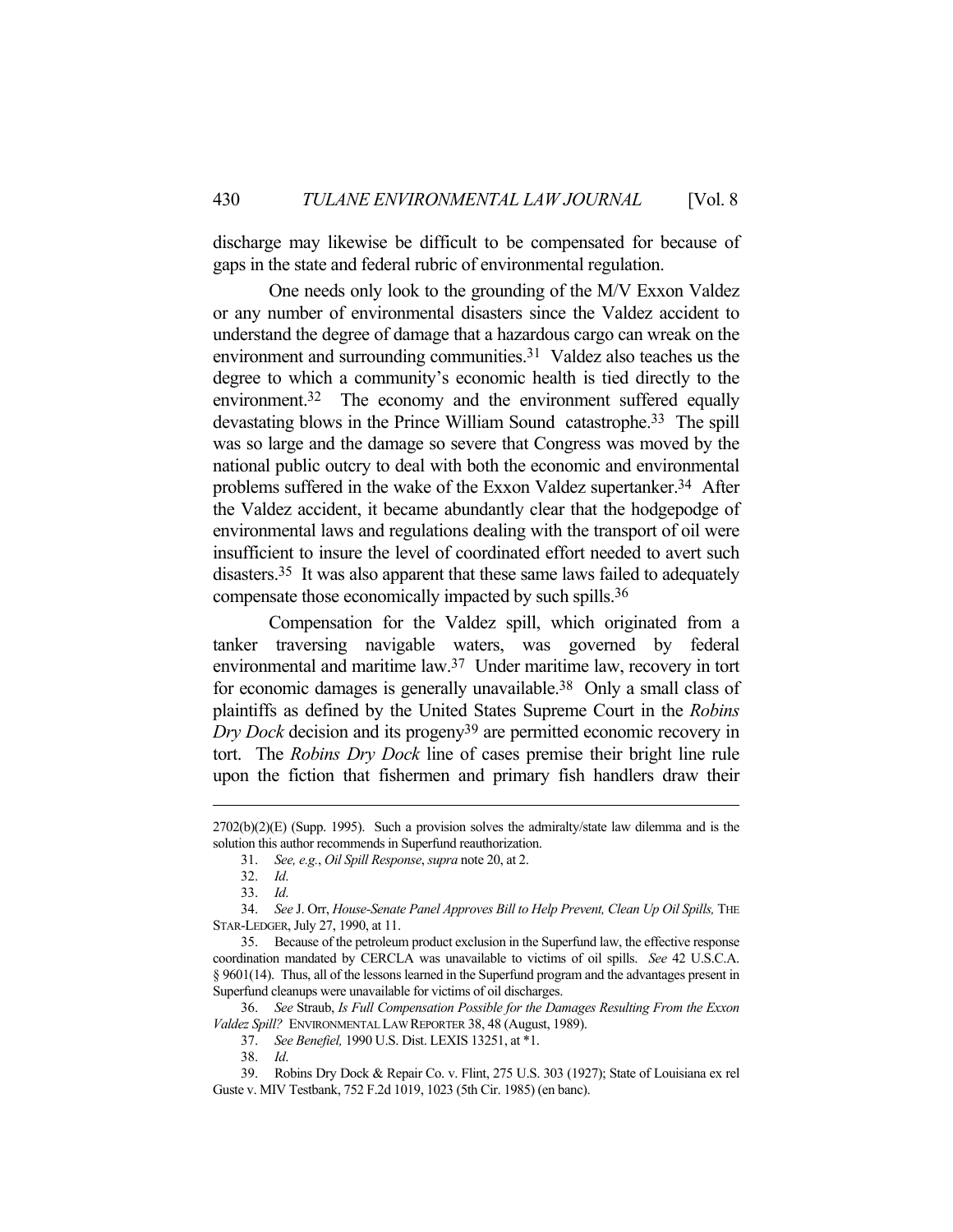income directly from the local fishing grounds<sup>40</sup> and somehow are affected in a way that no other victim is. Only those who are thus "impacted" directly by the spill should be entitled to recover economic losses.<sup>41</sup> Valdez and subsequent spills show that such reasoning and line drawing is irrational. As the Exxon Valdez sat grounded in the mouth of Prince William Sound, its escaping cargo strangled not only the fishing industries but *every* business in the Sound. Recovery can not be justified for a small privileged class of spill victims while businesses such as tourism, equally dependent on the natural resources and environment and equally devastated by a catastrophe, are left uncompensated.<sup>42</sup>

 The same rationale applies to land based discharges as well, and Congress included such land based spills when it addressed the problem in the Oil Pollution Act (OPA).<sup>43</sup> Still, with regard to hazardous material other than oil waste, economic harm recovery governed by inconsistent state laws also creates a paradox where recovery of economic harm is barred by one state and yet permitted by its neighbor. Even where a land based spill devastates an entire watershed, residents are treated differently under various state laws even though they have suffered identical harm. Catastrophic hazardous material spills rarely respect political borders. Yet an inconsistent patchwork of state law assures that complete compensation is not available to all of the victims of a catastrophic land based spill and creates a windfall for the polluter who would otherwise be required to compensate all of its victims.

 Congress responded to the problem of economic devastation by oil spills by passing OPA.44 OPA drew its legislative skeleton from the Superfund Act or CERCLA.<sup>45</sup> It adopted the fund concept and much of the procedural framework of the Superfund law.46 However, Congress

 <sup>40.</sup> Thus, the ocean's natural resources.

 <sup>41.</sup> *See Benefiel,* U.S. Dist. LEXIS 13251, at \*1*; see also* A. Rodriguez & P. Jaffe, *The Oil Pollution Act of 1990,* 15 TUL.MAR.L.J. 1, 14-15 (Fall 1990).

 <sup>42.</sup> Most of the residents of Prince William Sound may eventually recover completely for their economic losses in spite of federal maritime law. *Straub, supra* note 36, at 49. A federal statute, the Trans-Alaska Pipeline Act, 43 U.S.C. §§ 1651, 1653 (1988) [hereinafter TAPA], provides compensation for economic losses sustained by non-*Robins Dry Dock* plaintiffs. However, this protection is not available to residents of coastal communities outside Alaska. *See* Straub, *supra* note 36, at 39.

 <sup>43. 33</sup> U.S.C. § 2701-61 (Supp. 1995)*.*

 <sup>44.</sup> *Id.*

 <sup>45.</sup> *Compare* CERCLA, 42 U.S.C. § 9601-57 (1988) *with* OPA 33 U.S.C. § 2701-61 (Supp. 1995).

 <sup>46.</sup> *See, e.g.,* OPA, 33 U.S.C. § 2712.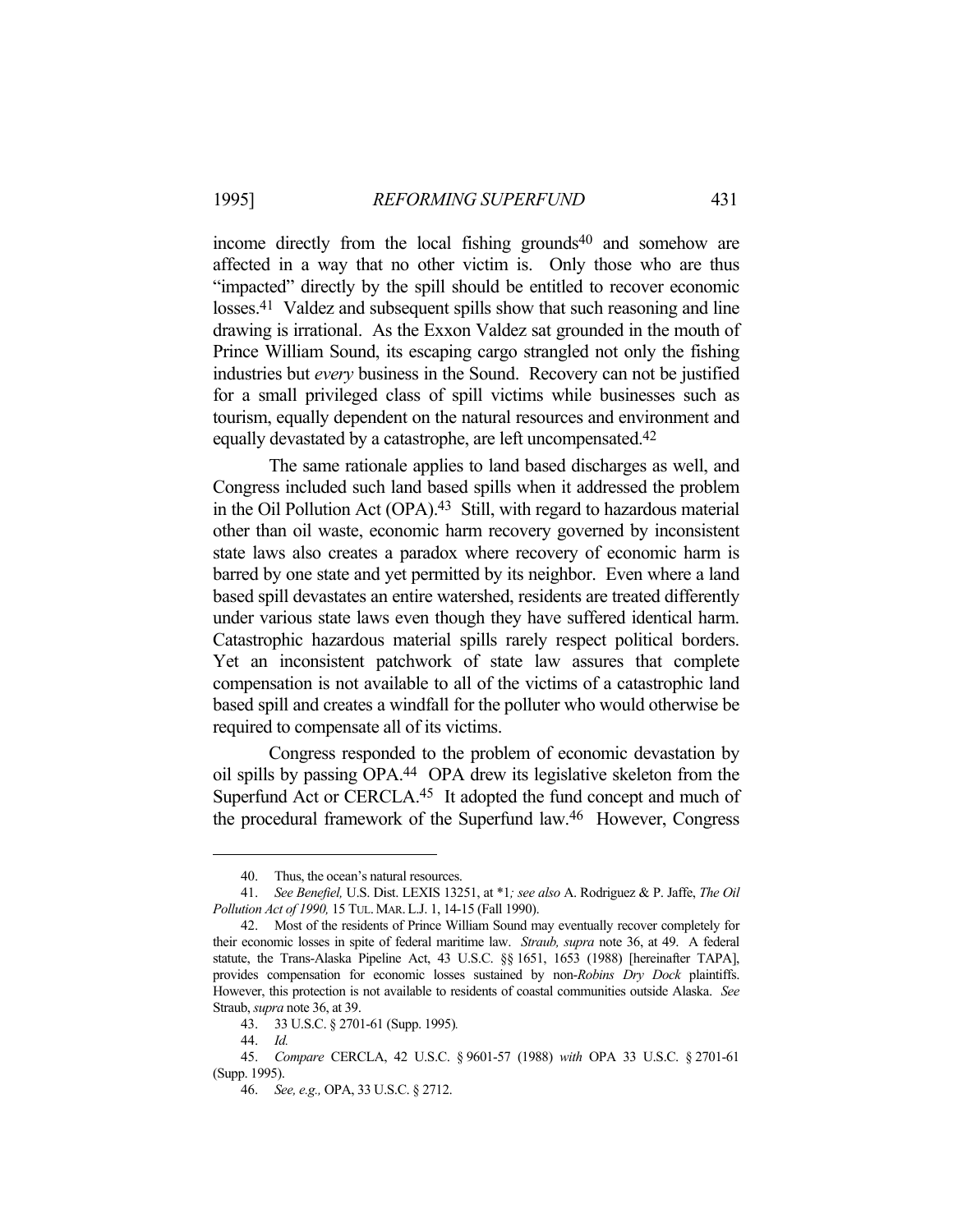added an innovation authorizing the recovery of economic damages, effectively overruling the *Robins Dry Dock* decision and a host of state laws when the economic losses are related to an oil spill.47 The problem has yet to be addressed for spills of other hazardous materials.

 The same reasoning that compelled Congress to authorize economic recovery under OPA now compels CERCLA's amendment to include a similar provision to cover spills of all hazardous materials. To fail to amend CERCLA would lead to the anomalous result of permitting citizens to recover economic losses when they are victims of an oil spill but denying those same residents recovery when they are faced with discharges of more lethal and devastating chemicals.48 Moreover, the failure to so amend CERCLA would ignore the compelling problem addressed by OPA and confirm that residents of neighboring states are granted or denied rights with no rationale other than fortuitous geographic location.

 With the ascendancy of the Republican Congress, Superfund is likely to come under fierce attack. Instead of expanding Superfund as is logically indicated by the practical problems faced by economic victims of pollution, the statute is likely to be restricted instead.

 If the principal complaint with Superfund has been its expense and difficulty to administer,<sup>49</sup> Congress' failure to amend Superfund as suggested will actually exacerbate the problems, making Superfund litigation more expensive and inefficient.

 Superfund cost recovery actions are rarely litigated alone. Typically, a PRP50 defendant conducts extensive third-party practice and seeks contribution from other PRPs under a number of legal theories, including state law claims. As a result, CERCLA litigation, which would

*Oil Spill Response*, *supra* note 20, at 2.

 <sup>47.</sup> *Id.* § 2702(b)(2)(E).

 <sup>48.</sup> The government's own report recognizes the greater danger posed by toxic chemicals. [O]il spills are not the worst type of pollution with which Federal and State authorities have to deal. In terms of threats to human health and persistence in the environment, spills of hazardous chemicals or radioactive wastes can be far larger problems, and accidents involving dangerous materials can cause significant loss of life.

 <sup>49.</sup> *See, e.g., Brower Says She'll Try Agency Fixes Before Making Legislative Recommendations*, 7 TOX. L. REP. 1506 (May 19, 1993); *see also Program Management by EPA Must Improve For Funding To Continue, Panel Chairman Says*, 7 TOX. L. REP. 115 (June 24, 1992).

 <sup>50.</sup> Potentially Responsible Party.